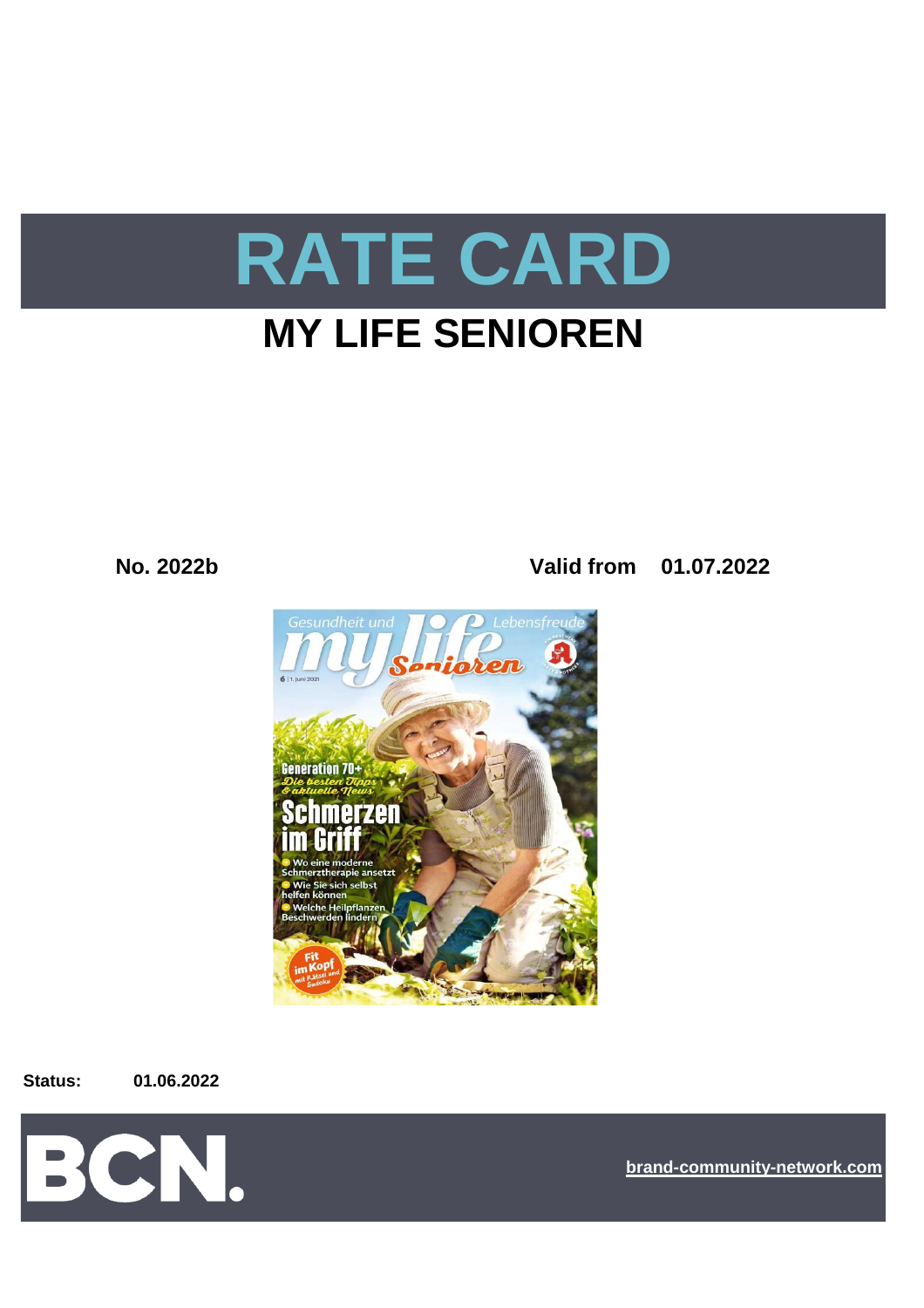

# **PUBLISHER'S DATA**

mylife media GmbH & Co.KG Commerzbank AG D-77652 Offenburg BIC: DRES DEFF 680

T +49 781 84 2093

### **Print Management/Placement**

Alexander Hugel AdTech Factory GmbH Hauptstraße 127 D-77652 Offenburg T +49 781 84 2762 alexander.hugel@adtechfactory.com

## **Ad Management/Order Management**

Hauptstraße 127 D-77652 Offenburg T +49 781 84 2708

# **Frequency of publication Guaranteed circulation:**

monthly, usually on the 1st of each month

## **Place of publication Technical data:**

**Offenburg** 

## **Publisher Bank accounts:**

Hubert-Burda-Platz 1 IBAN: DE54 6808 0030 0723 4120 00 UniCredit Bank AG **Brand Director IBAN: DE19 7002 0270 0015 0249 05** Dorothe Kiefer **BIC: HYVEDEMMXXX** 

# dorothe.kiefer@burda.com **Terms of payment:**

Invoices are due in net 30 days after the invoice date. The publisher guarantees a 2 per cent discount for advance payments, provided that the invoice amount is submitted on the publication date of the issue in which the advertisement is published at the latest and no older invoices are outstanding. In the event that the payment target is exceeded, default interest pursuant to Clause 11 of the Terms and Conditions of 5 per cent is calculated based on the respective base rate pursuant to Section 1 (1) of the German Discount Rate Transition Law (Diskontsatz-Überleitungs-Gesetz– DÜG). All prices are net prices. The statutory value-added tax is added. Direct debit is possible.

# AdTech Factory GmbH **Terms and conditions:**

All ad orders are exclusively carried out pursuant to the General Terms and Conditions. These have to be requested directly from BCN or can be viewed online at:

[orders@adtechfactory.com](mailto:orders@adtechfactory.com) [brand-community-network.com/terms-conditions](https://bcn.burda.com/terms-conditions)

**& on sale date** Information on guaranteed circulation can be find here: [brand-community-network.com/landingpages/garantieauflagen/](https://bcn.burda.com/garantieauflagen)

For current and binding technical data, log onto duon-portal.de. Also available as PDF download.

# [duon-portal.de/](https://duon-portal.de/)

## **Delivery of printer's copy:**

Please upload all copies electronically to duon-portal.de. For support please e-mail support@duon-portal.de or call +49 40 37 41 17 50.

## **General legal notice:**

The warranty claims specified in the publishers' general terms and conditions apply only when the certified technical requirements and standards published on the DUON portal have been fulfilled as well as the delivery has been carried out via the DUON portal. This also holds when data are provided without proof.

# **Online advertisement booking:**

The current, binding technical advertisement bookings can also be sent via the online booking system:

[obs-portal.de/](https://www.obs-portal.de/)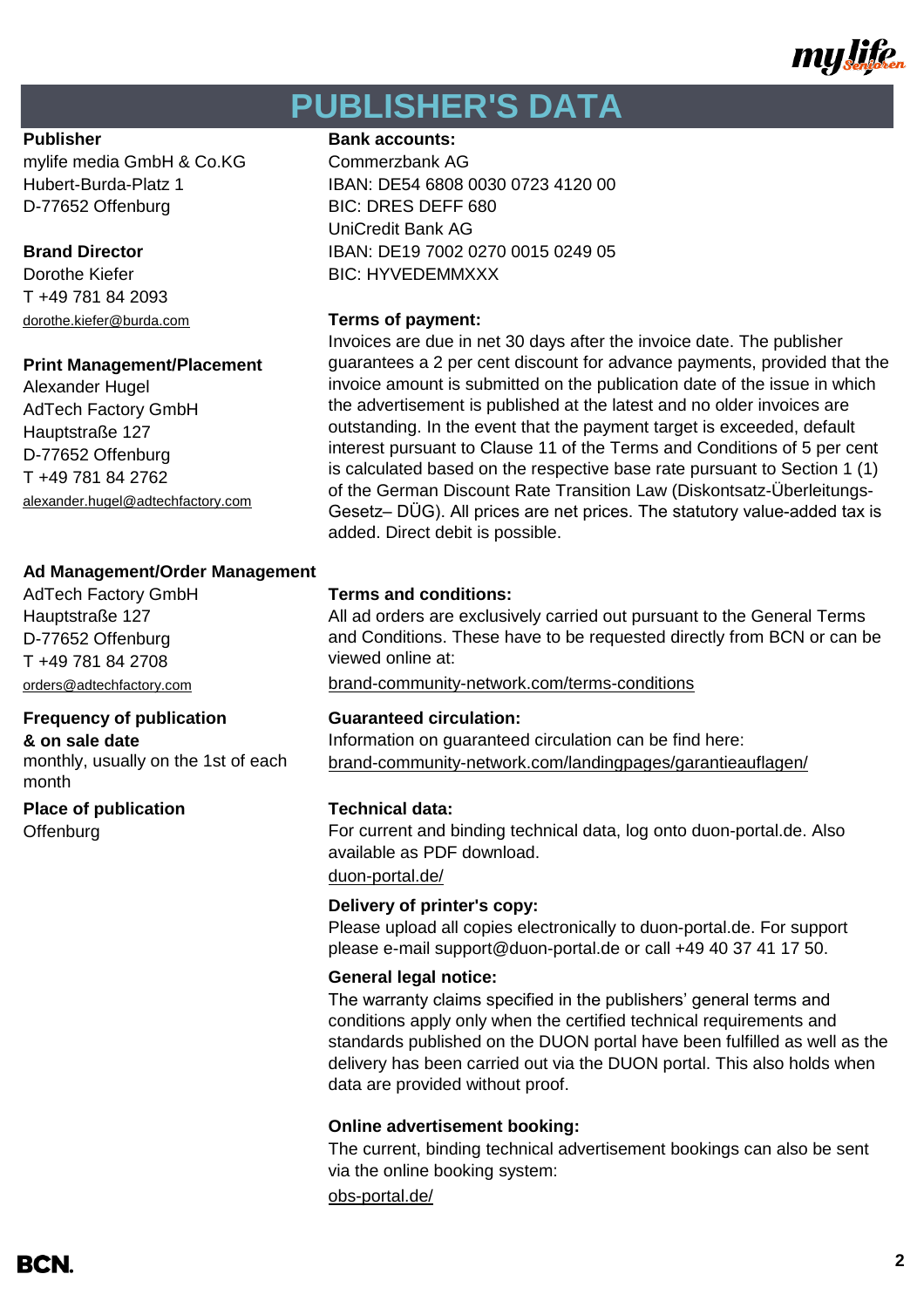

# **FORMATS & RATES**

| Format              | <b>Placement</b> | <b>Bleed format*</b> | Rate     |
|---------------------|------------------|----------------------|----------|
| 1/2 page vertical   | Standard         | 101 x 270            | 3,200 €  |
| 1/2 page horizontal | Standard         | 203 x 130            | 3,200 €  |
| 1/3 page vertical   | Standard         | 71 x 270             | 2,300 €  |
| 1/3 page horizontal | Standard         | 203 x 94             | 2,300 €  |
| 1/4 page vertical   | Standard         | 56 x 270             | 1,700 €  |
| 1/4 page normal     | Standard         |                      | 1,700 €  |
| 1/4 page horizontal | Standard         | 203 x 74             | 1,700 €  |
| 1/8 page vertical   | Standard         |                      | 900€     |
| 1/8 page normal     | Standard         |                      | 900€     |
|                     |                  |                      |          |
| $2/1$ page          |                  | 406 x 270            | 11,200 € |
| 3/4 page horizontal |                  | 203 x 196            | 4,700 €  |
| $1/1$ page          |                  | 203 x 270            | 5,600€   |
|                     |                  |                      | .        |

# **Ad combinations:**

\*width x height in mm

The reduced combination special price for the combination of advertisements is based on comparison of separate advertisement bookings. To this end, the advertisements of an advertiser with an identical product/creation in the same format must appear in all magazines in parallel issues.

# **Advertorials:**

Formats and prices for advertorials created by the editorial team on request. For more information, please visit [brand-community-network.com/advertisin](https://bcn.burda.com/advertisingsolutions/print/native-ads)gsolutions/print/native-ads

## **Consecutive Ads:**

Surcharge on two or more adverts on consecutive partial-page ads: 10%

## **Fixed placements:**

Agreed fixed placements (e.g. first for a business line, commodity group, etc.) entitle the publisher to bill a placement surcharge.

## **Type area format:**

On request.

**Digital rate card:** Please find the digital rate card here:

[brand-community-network.de/advertisingsolutions/digital/prices](https://bcn.burda.com/advertisingsolutions/digital/prices)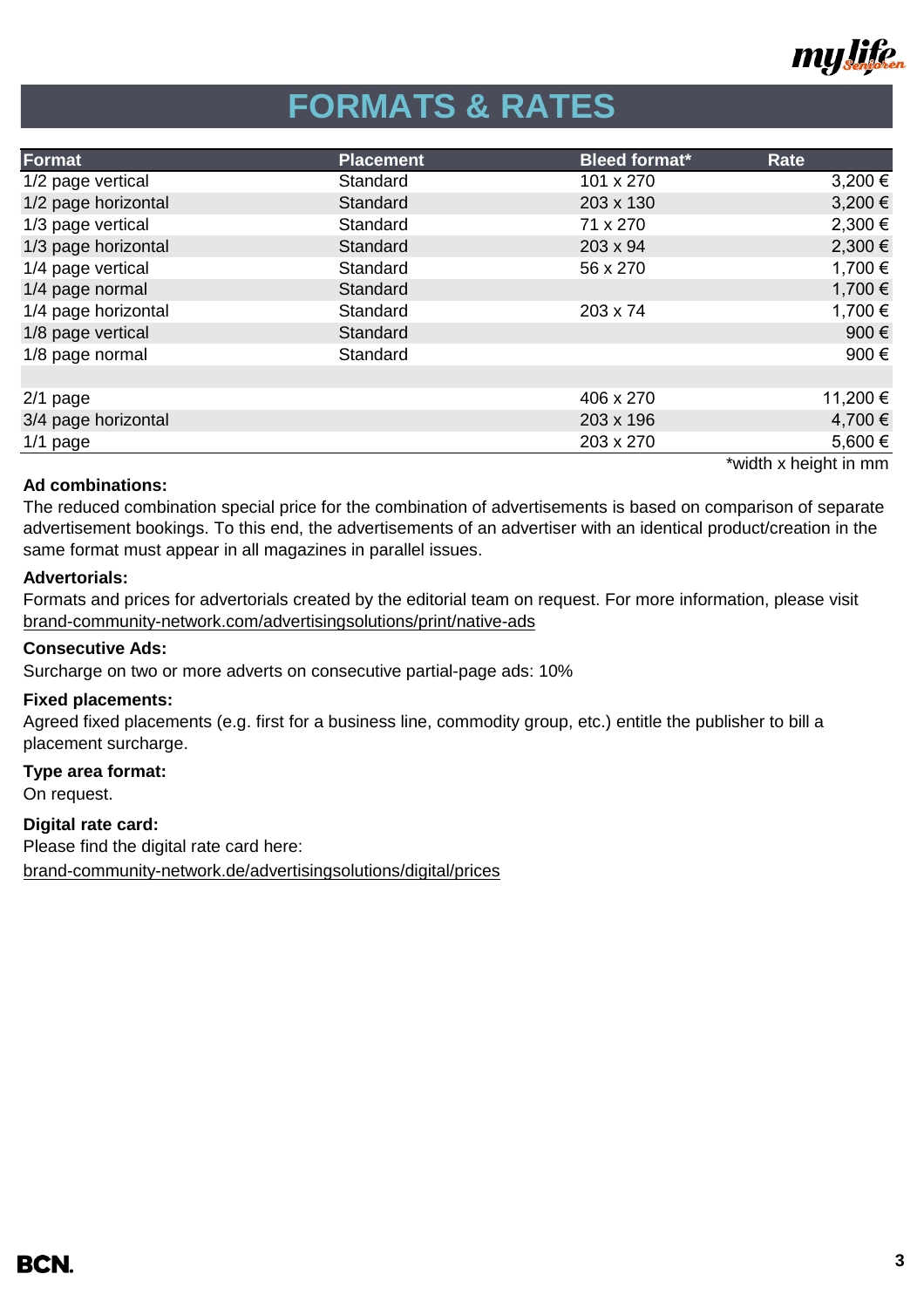

# **DISCOUNTS**

| by frequency | discount | by volume     | discount |
|--------------|----------|---------------|----------|
| from 6 ads   | 3%       | from 2 pages  | 3%       |
| from 12 ads  | 5%       | from 4 pages  | 5%       |
| from 15 ads  | 10%      | from 6 pages  | 10%      |
| from 18 ads  | 12%      | from 8 pages  | 12%      |
| from 21 ads  | 15%      | from 10 pages | 15%      |
| from 24 ads  | 17%      | from 12 pages | 17%      |
|              |          |               |          |

# **Follow-up discount**

When booking my life Senioren, a 10% follow-up discount is granted, provided the same format

The ad will also appear in my life in the senior year. The subsequent discount is consecutive to the painting or volume scale of the special issue applied.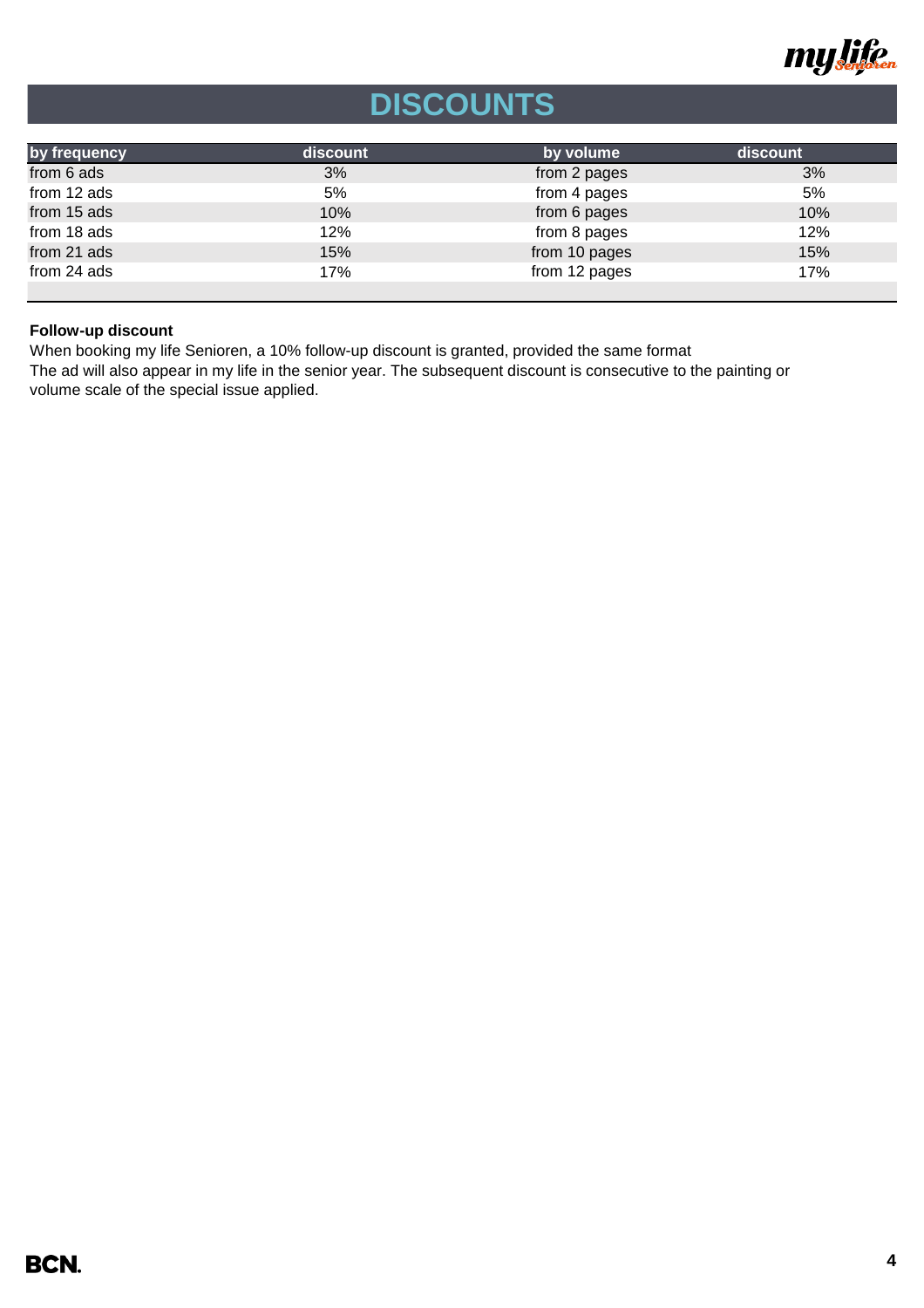

# **AD SPECIALS**

| <b>Rates per thousand</b> | <b>Subscription</b> | circulation Additional ad specials available on request.                 |
|---------------------------|---------------------|--------------------------------------------------------------------------|
| <b>Loose inserts</b>      |                     | Prices apply for the booking of at least the entire                      |
| up to $20$ g              |                     | 92 $\epsilon$ domestic print run.                                        |
| up to $30 g$              |                     | $104 \in$ The publisher reserves the right to reschedule                 |
| up to $40 g$              |                     | 115 € bookings with less than domestic print run.                        |
| up to 50 g                |                     | 126 $\in$ A minimum run of 30,000 copies applies for all<br>ad specials. |

#### **Bound-in inserts / tip-ons and backing card: on request**

### **All tariff ad specials are eligible for discount and count towards the annual agreement commitment.**

#### **Calculation basis:**

The calculation basis is the planned circulation or IVW quarterly report upon order confirmation, exclusive of the respective e-paper copies.

#### **Delivered quantity:**

The delivered quantity is based on the planned print run or IVW quarterly report valid at the date of the order confirmation, plus 2 % surplus. In order to react to circulation fluctuations at short notice, we recommend contacting our Print Management/Placement (see "Your Personal Contacts" page) one more time before production start.

#### **Delivery address and deadline:**

Please find the delivery address and deadline on the respective order confirmation. An incoming goods inspection does not take place at the printing plant.

#### **Conditions of delivery:**

Ad specials must be delivered in accordance with the guidelines of the Bundesverband für Druck und Medien (German Association of Print and Media), and be clearly marked with the name of the publication and issue. The material must be delivered, carriage paid, to the address where it will be processed.

#### **Order and cancellation date:**

See "special closing dates" on page "Schedule & Topics Print"; due to limited availability, we strongly recommend booking as early as possible.

#### **Proviso:**

Should any processing problems arise, completion of the circulation takes priority over ad special processing.

#### **AdSpecial Portal:**

Binding technical information on Ad Specials and information on deadlines, samples and delivery for the participating objects is available adspecial-portal.de

### **Glued-on inserts:**

The basis is a 1/1 carrier advertisement.

### **Sample products:**

An additional postal fee applies to samples and objects over 2.5 mm thickness.

### **Samples:**

Samples must be presented by the closing date at the latest. For product samples 50 pieces are required up front. For all other ad specials a minimum of 5 samples are required. To be sent: AdTech Factory, Print Management, Hauptstraße 127, 77652 Offenburg, Germany.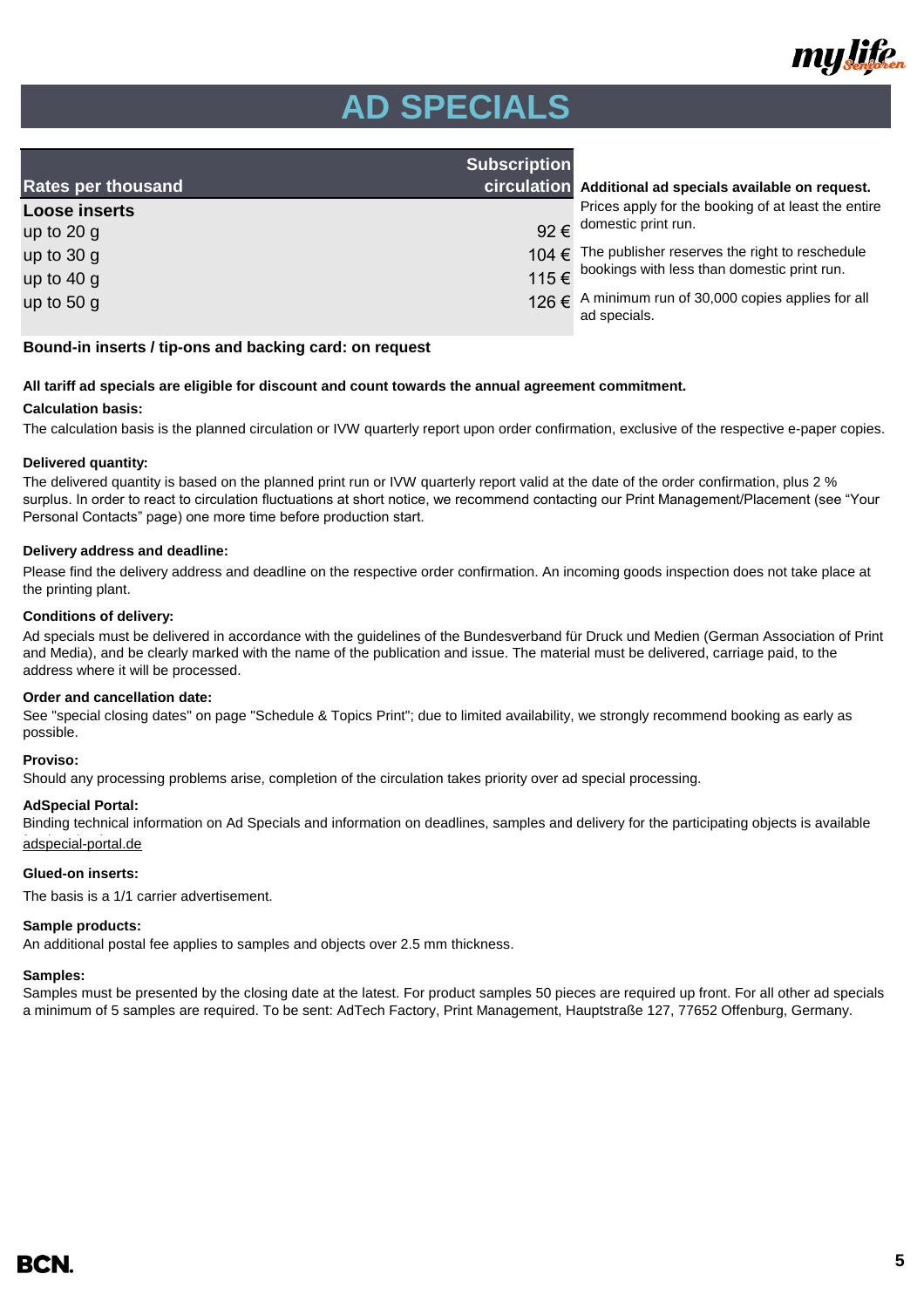

# **SCHEDULE**

| The BCN topic preview tool provides you with attractive themes or specials: |              | brand-community-network.com/topic-preview-tool |             |                                |
|-----------------------------------------------------------------------------|--------------|------------------------------------------------|-------------|--------------------------------|
| No.                                                                         | On sale date | <b>Closing date*</b>                           | Copy date** | <b>Special closing date***</b> |
| 1/22                                                                        | 03.01.22     | 15.11.21                                       | 15.11.21    | 02.11.21                       |
| 2/22                                                                        | 01.02.22     | 15.12.21                                       | 15.12.21    | 01.12.21                       |
| 3/22                                                                        | 01.03.22     | 20.01.22                                       | 20.01.22    | 05.01.22                       |
| 4/22                                                                        | 01.04.22     | 22.02.22                                       | 22.02.22    | 08.02.22                       |
| 5/22                                                                        | 02.05.22     | 21.03.22                                       | 21.03.22    | 07.03.22                       |
| 6/22                                                                        | 01.06.22     | 21.04.22                                       | 21.04.22    | 07.04.22                       |
| 7/22                                                                        | 01.07.22     | 19.05.22                                       | 19.05.22    | 05.05.22                       |
| 8/22                                                                        | 01.08.22     | 22.06.22                                       | 22.06.22    | 08.06.22                       |
| 9/22                                                                        | 01.09.22     | 22.07.22                                       | 22.07.22    | 08.07.22                       |
| 10/22                                                                       | 01.10.22     | 24.08.22                                       | 24.08.22    | 10.08.22                       |
| 11/22                                                                       | 02.11.22     | 20.09.22                                       | 20.09.22    | 06.09.22                       |
| 12/22                                                                       | 01.12.22     | 19.10.22                                       | 19.10.22    | 05.10.22                       |

\* Closing & cancellation date

\*\* Delivery date for printer's copies

\*\*\* Closing & cancellation date for ad specials, special formats, special placements